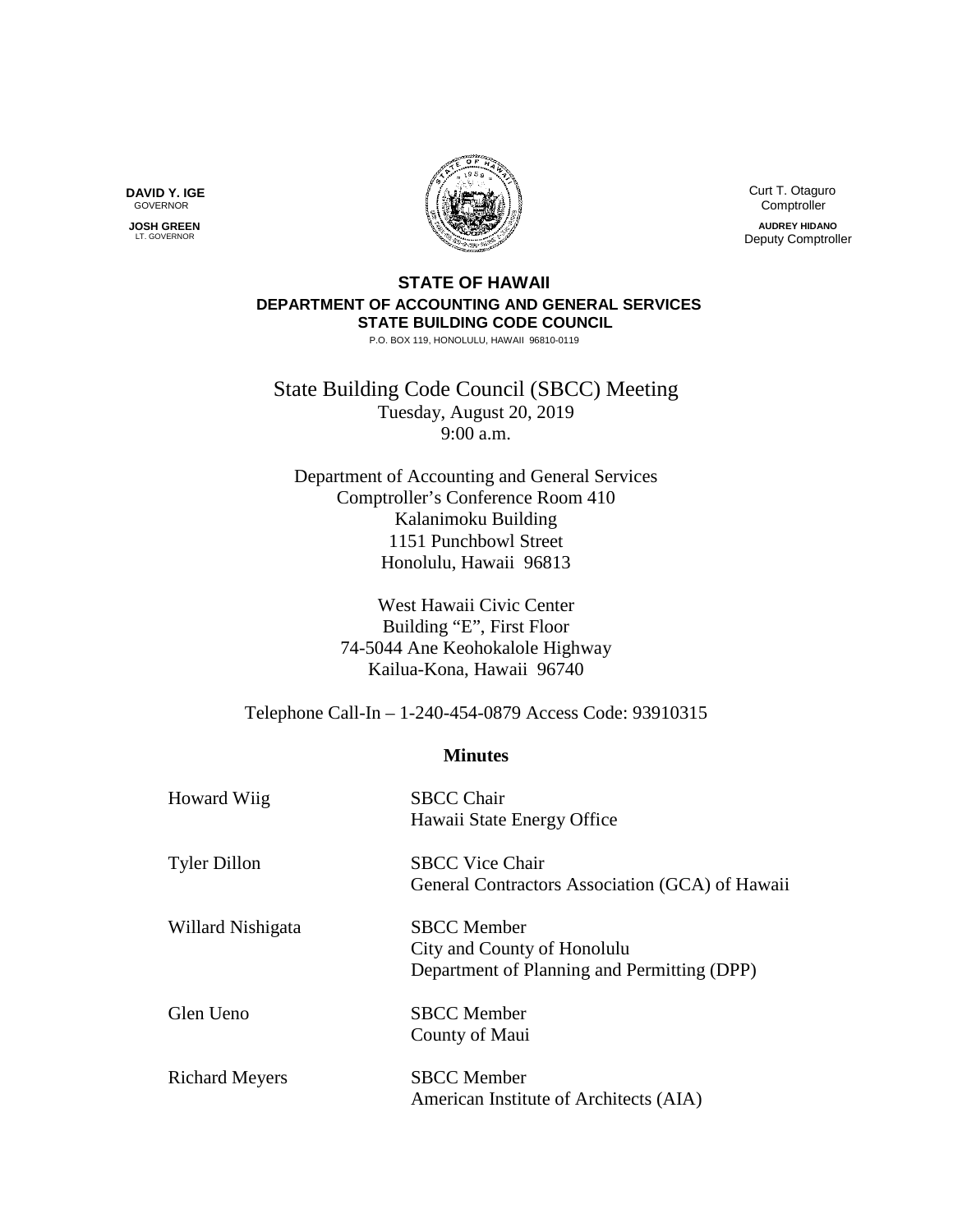State Building Code Council Minutes—August 20, 2019 Page 2 of 7

| Lloyd Rogers                | <b>SBCC</b> Member<br>State Fire Council (SFC)                                                 |
|-----------------------------|------------------------------------------------------------------------------------------------|
| Lyle Carden                 | <b>SBCC</b> Member<br>Structural Engineers Association of Hawaii<br>(SEAOH)                    |
| Neal Tanaka (phone in)      | <b>SBCC</b> Member<br>Hawaii County Department of Public Works                                 |
| Douglas Haigh               | <b>SBCC</b> Member<br>County of Kauai                                                          |
| Dennis Mendoza              | <b>SBCC</b> Member<br>Department of Labor and Industrial Relations<br>Elevator Division (DLIR) |
| <b>Audrey Hidano</b>        | <b>SBCC</b> Member<br>Department of Accounting and General Services                            |
| <b>Members Not Present:</b> |                                                                                                |
| Gregg Serikaku              | <b>SBCC</b> Member<br>Subcontractors Association of Hawaii                                     |
| <b>Other Attendees</b>      |                                                                                                |
| Stella Kam                  | Deputy Attorney General (DAG)                                                                  |
| Mark Kennedy                | <b>Building Industry Association of Hawaii</b><br>Haseko Project Manager                       |
| Kraig Stevenson (phone in)  | International Code Council (ICC)                                                               |
| <b>Bill Brizee</b>          | Architects Hawaii Limited (AHL) Design                                                         |
| Ryan Kobayashi              | Laborers Local 368                                                                             |
| Sehun Nakama                | Hawaii State Energy Office                                                                     |
| Kika Bukoski                | Plumbers and Fitters Local 675                                                                 |
| John Friedel                | City and County of Honolulu                                                                    |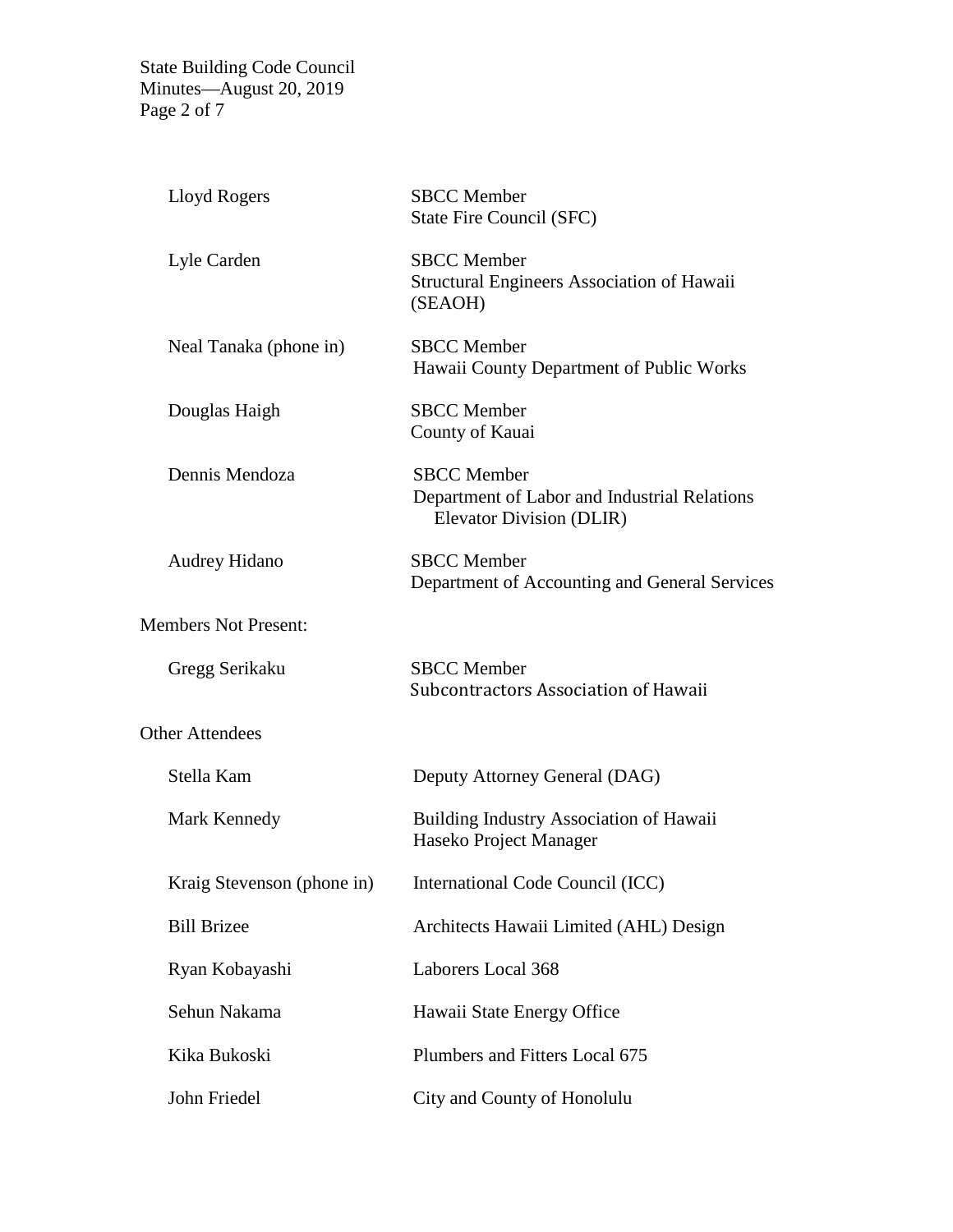State Building Code Council Minutes—August 20, 2019 Page 3 of 7

| Gail Suzuki-Jones         | Hawaii State Energy Office                                                           |
|---------------------------|--------------------------------------------------------------------------------------|
| <b>Tim Caires</b>         | Honolulu Fire Department (HFD)                                                       |
| Travis Yara               | Hawaii Electricians Training Fund                                                    |
| Robert Aquino             | Hawaii Electricians Training Fund                                                    |
| Carol Tyau-Beam           | Department of Land and Natural Resources (DLNR)                                      |
| Edwin Matsuda             | <b>DLNR</b>                                                                          |
| <b>Heather Livingston</b> | Facility Guidelines Institute (FGI)                                                  |
| Mitch Allen               | Hawaii Society of Healthcare Engineering (HiSHE)                                     |
| <b>Shawn Moseley</b>      | <b>AIA Trinity</b>                                                                   |
| Rebecca Quinn             | Federal Emergency Management Agency (FEMA)<br><b>Building Science Branch</b>         |
| John Ingargiola           | <b>FEMA</b><br><b>Building Science Branch</b>                                        |
| Michael Hornick           | FEMA Region IX                                                                       |
| Catherine Kenjo           | Architects Hawaii Ltd (AHL)                                                          |
| Joy Kimura                | Hawaii Laborers and Employers Cooperation and<br><b>Education Trust Fund (LECET)</b> |
| Shannon Alivado           | Hawaiian Electric Company (HECO)                                                     |
| <b>Brent Tokita</b>       | US Green Building Council (USGBC)                                                    |
| Melissa Martin (phone in) | Stateside                                                                            |

- 1. Call to Order Chair called the meeting to order at 9:03 am
- 2. Introductions and Public Comments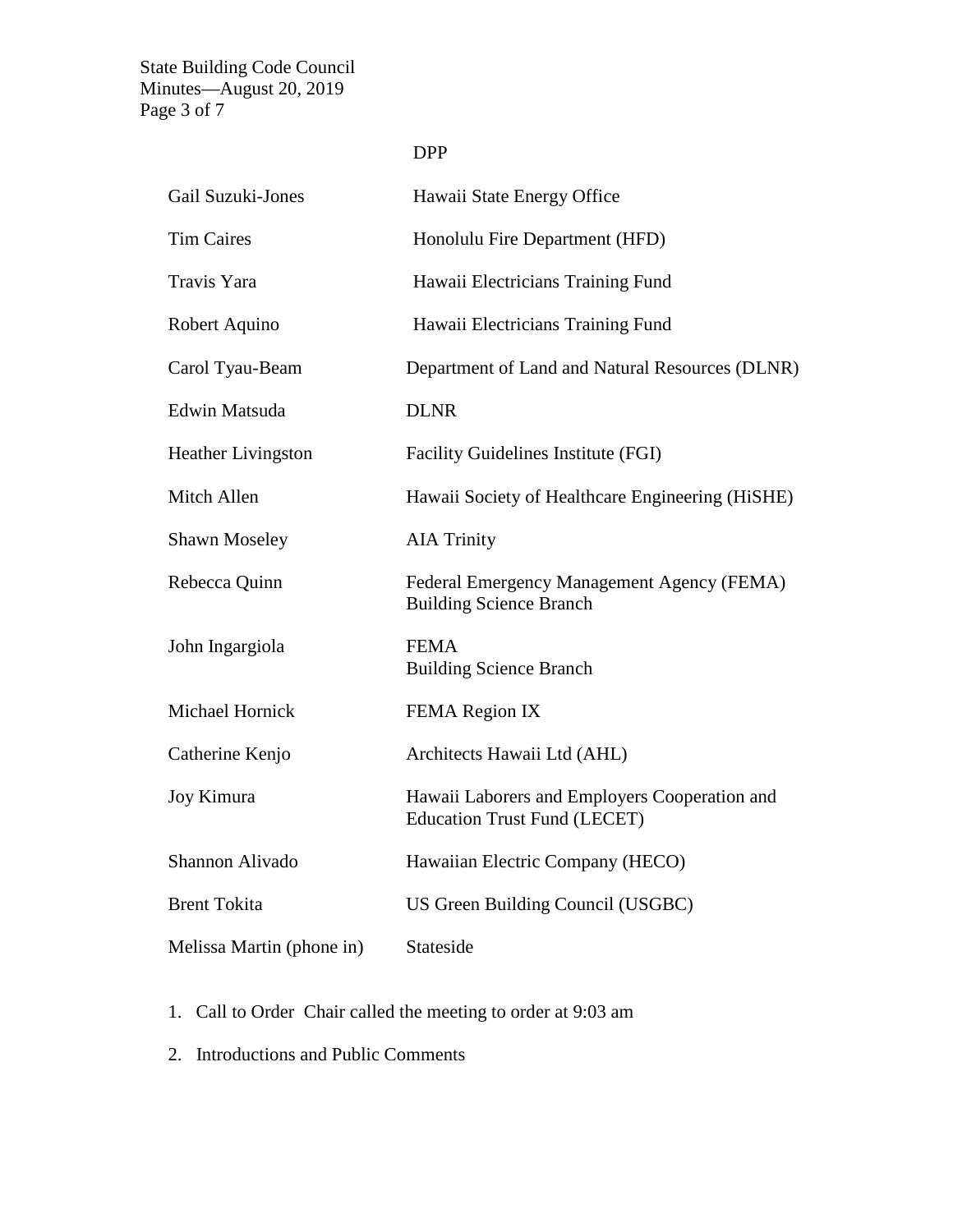State Building Code Council Minutes—August 20, 2019 Page 4 of 7

- a. Mr. Allen and Ms. Livingston requested the SBCC form an investigative subcommittee to determine feasibility of implementing facility guidelines for healthcare facilities in Hawaii as a component of the State Building Code. Member Haigh questioned whether such a decision was within the SBCC's authority. DAG Kam replied that decision is not within the SBCC's authority stated in §107-25. Mr. Allen, Ms. Livingston, and other meeting attendees discussed various reasons for healthcare facilities to follow FGI guidelines. The SBCC agreed to establish an investigative committee to investigate the Healthcare Facility Guidelines for the sole purpose of determining whether the SBCC should prepare an opinion letter addressed to the Hawaii Department of Health indicating the SBCC's support/recommendation to DOH regarding the adoption of the Healthcare Facility Guidelines for use as guidelines related to the design and construction of healthcare facilities within the State. Member Dillon volunteered to lead the investigative subcommittee and recommended Member Serikaku for the investigative subcommittee. Additional meeting attendees (representing AIA, AHL and the healthcare design community) including Mr. Allen and Ms. Livingston volunteered to participate.
- b. Mr. Stevenson and member Tanaka discussed the potential ICC standard on off-site construction and manufactured housing solutions for affordable housing. They also explained that Hawaii does not have a large manufactured housing sector.
- c. Mr. Ingargiola reviewed relationships between building codes and new federal laws and policies regarding FEMA's risk reduction program. Mr. Ingargiola and SBCC members discussed the various FEMA disaster recovery grants and related application processes.
- 3. Review and approval of the minutes of the July 16, 2019 meeting.

**Motion:** Member Haigh motioned to approve the July 16, 2019, meeting minutes. The motion was seconded by member Carden and unanimously approved.

**Motion:** Member Rogers motioned to attach a letter drafted by Kika Bukoski to the July 16, 2019, meeting minutes. The motion was seconded by member Tanaka. Member Haigh abstained. The motion was approved. Member Rogers stated acceptance of the letter did not indicate endorsement of its contents by the SBCC.

- 4. Discussion of the following items:
	- a. FEMA's State Assessment of State Development in a Special Flood Hazard Area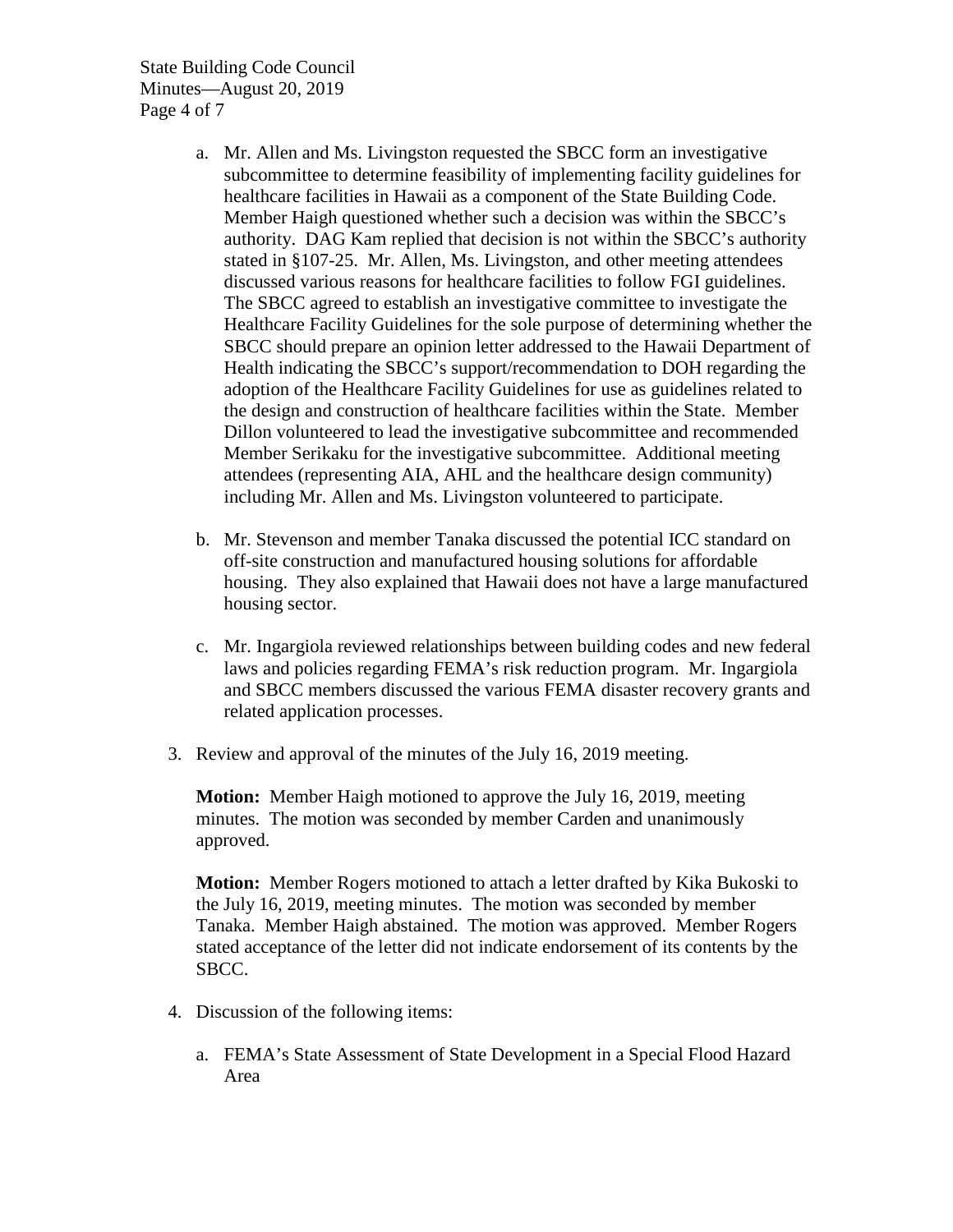State Building Code Council Minutes—August 20, 2019 Page 5 of 7

> Ms. Tyau-Beam presented information on National Floodplain Management Regulations and participation by the State in the National Flood Insurance Program (NFIP). She distributed copies of correspondence from FEMA to Governor Ige regarding the NFIP to SBCC meeting attendees.

b. Flood Provisions in the Building Codes

Ms. Quinn presented information on FEMA's flood provisions in the 2015 International Codes.

c. Additional Members to Participate on the Investigative Committee for the Uniform Plumbing Code

Member Dillion stated one additional member is desired for the Investigative Committee. Ms. Kimura suggested Ryan Kobayashi as an additional member for consideration.

5. Discussion of Administrative Coordination

Status of the Federal Emergency Management Agency Grant Procurement

Chair Wiig stated the effort to secure grant funding to update wind maps was unsuccessful. Member Carden stated DAGS personnel have sufficient expertise to update basic wind maps.

- 6. Updates from the Investigative Committees:
	- a. Investigative committee for the Structural Provisions for the IBC and the IRC

Member Carden stated there were no updates since the last SBCC meeting.

b. Investigative committee for the Non-Structural Provisions of the IBC and the IRC.

Member Myers stated there were no updates. Members discussed the impending default statewide adoption of the 2018 IBC and IRC on September 1, 2019 and corresponding deadlines for compliance by the State and Counties.

c. Investigative committee for the International Energy Conservation Code (IECC)

Chair Wiig reviewed the statewide default adoption date of September 1, 2019 for the 2018 IECC. Mr. Friedel stated adoption by Honolulu County of the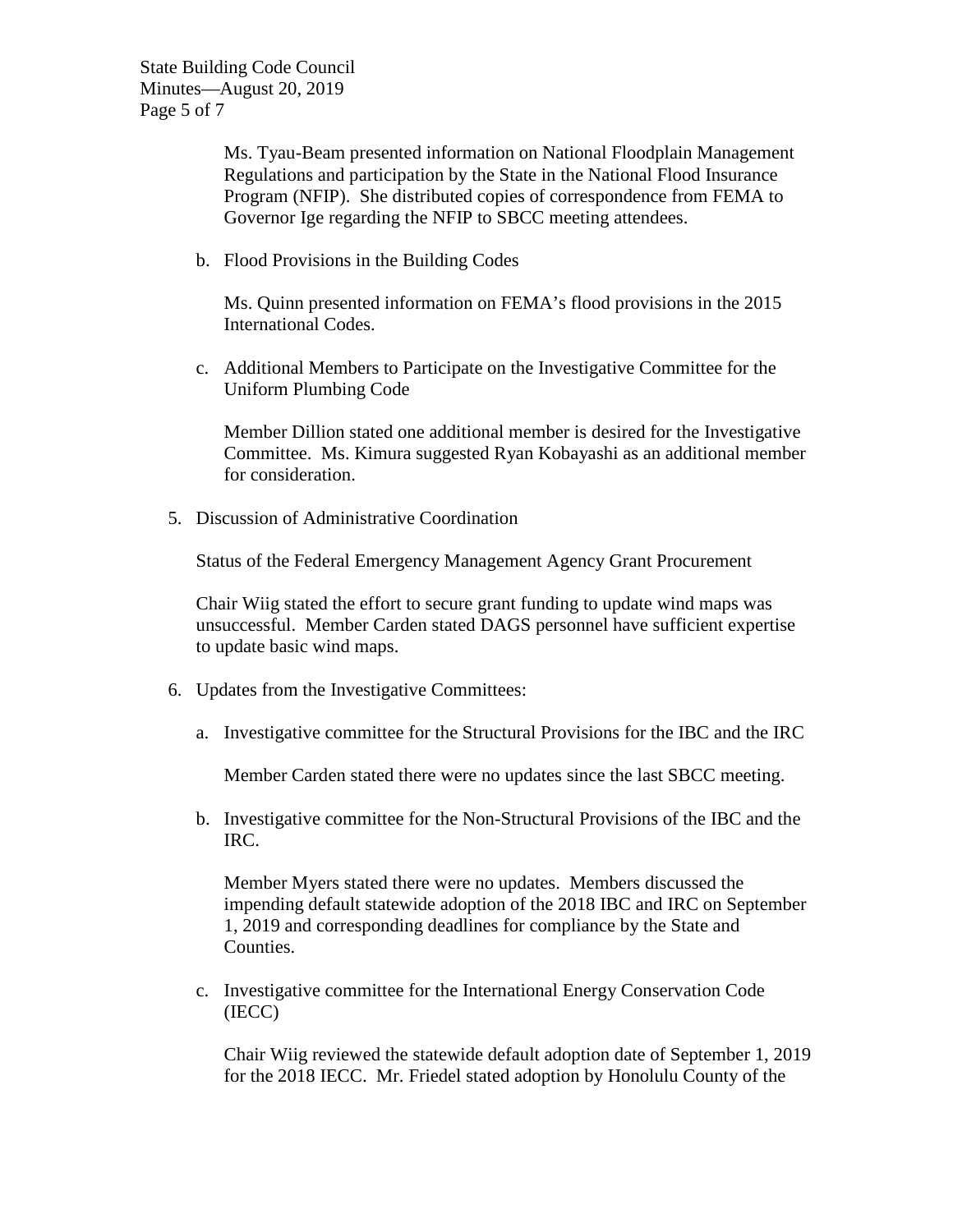State Building Code Council Minutes—August 20, 2019 Page 6 of 7

> latest State Energy Conservation Code is encountering challenges at City Council.

d. Investigative committee for the Uniform Plumbing Code

Member Dillion stated the committee met to review potential amendments to the UPC.

e. Investigative committee for the Green Code

Mr. Tokita stated there are no substantial changes in the latest edition of the International Green Construction Code.

f. Investigative committee for the Mechanical Code

There was no update provided.

g. Investigative committee for the State Fire Code

The State Fire Council approved the proposed National Fire Protection Association (NFPA) 1 Fire Code 2018 edition amendment package on July 18, 2019. This code still has to navigate through the administrative rules process before being adopted. In a meeting prior to this SBCC one, the Subcommittee of Building Officials requested additional time to review the NFPA 1 Fire Code 2018 edition amendment package. The amendments, along with links to the full NFPA 1 Fire Code text will be made available on the SBCC website for interested stakeholders to review.

h. Investigative committee for the Energy Efficiency Code Coordination

Mr. Nakama stated the committee met to discuss the zero energy appendix for the 2021 IECC. He also stated Hawaii Energy will conduct training on the code in the near future.

i. Investigative committee for the State Elevator Code

Member Mendoza stated work with the fire department on the code is progressing.

j. Investigative committee for the Swimming Pool Code

Member Myers stated the committee's review of the Swimming Pool Code was complete and amendments in collaboration with the State Department of Health are forthcoming.